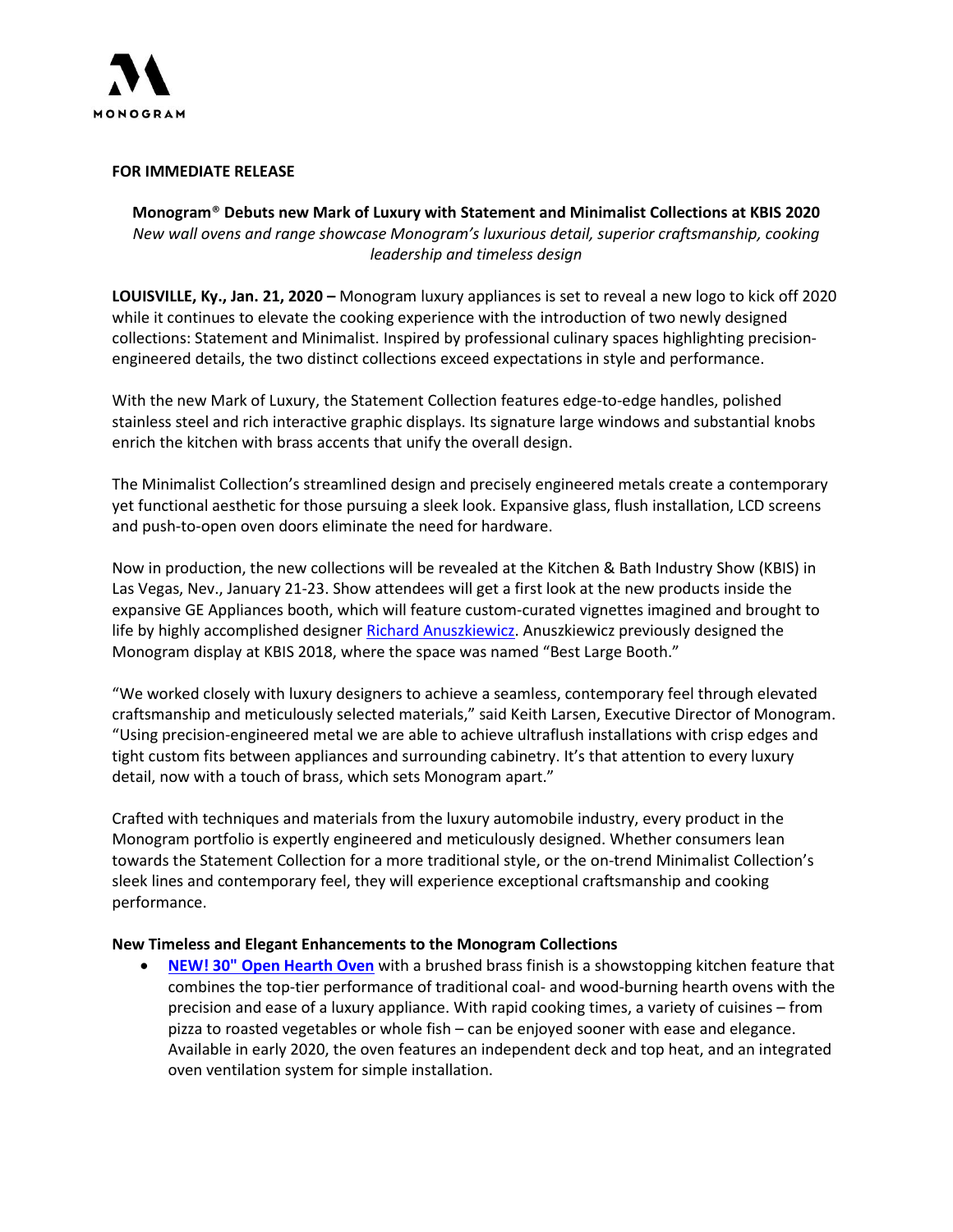

- **[30" Convection Steam Oven](https://appliances.monogram.com/us/specs/ZMB9032SNSS)** delivers new cooking results with the addition of steam to a kitchen staple. Equipped with easy-to-use preset modes, it makes high-quality steam cooking simple for any level of cooking experience. New to Monogram's product lineup and available in mid-2020, this oven is complete with full steam cooking, True European convection, broil and combination cooking – making it an ideal addition to any kitchen.
- Available early 2020, the **30" Single Wall Oven**, included in both the **[Minimalist](https://appliances.monogram.com/us/specs/ZTS90DSSNSS)** and **[Statement](https://appliances.monogram.com/us/specs/ZTS90DPSNSS)** Collections**,** offers a refreshed design with a 7" brilliant LCD screen that displays precision cooking modes, Direct Air convection, soft close hinges and self-clean smooth glide racks.
- **30" French Door Wall Oven**, available in mid-2020, gives consumers confidence in their cooking without sacrificing their desired style. Key features include 7" LCD display, guided cooking instruction with easy-to-use precision oven modes, Direct Air convection, twin fan convection, beautiful dual-cabinet French-style doors with easy single-hand opening, LED lighting, and selfclean smooth glide racks.
- **The ultimate jewel for the centerpiece of the kitchen, Monogram's [48" Pro Range](https://appliances.monogram.com/us/specs/ZDP484NGNSS#specifications-and-files)** establishes cooking connectedness in the kitchen with a versatile cooktop gilded with brass dual-stack and multi-ring high output burners. An articulating 7" LCD display that rotates for optimal use, hot air fry settings, precision oven modes, custom accent lighting, soft close hinges and self-clean smooth-glide racks make this pro-range a coveted standout for any chef.

Media attending KBIS is asked to check in at the GE Appliances booth (C6631) for a personalized tour of Monogram to experience the elevated designs of famed designer Richard Anuszkiewicz and learn why celebrity chef [Brian Malarkey](http://brianmalarkey.com/) chooses to cook with Monogram and

Partners featured inside the Monogram Experience at KBIS include:

- **BENTWOOD CABINETRY** Showcasing new door styles, Monogram's brand standards, Pearl and Cerused Walnut, customer cabinetry finishes and designer Richard Anuszkiewicz's signature Richard Living Red Interiors. For more information on Bentwood Cabinetry, visit [bentwoodkitchens.com.](http://www.bentwoodkitchens.com/)
- **SAPIENSTONE COUNTERTOPS** Unveiling the new Basalt Black finish in the Butler's Pantry as well as Monogram's brand standards, polished Arabescato and Pietra Gray, in a 2" mitered edge detail. For more information on Sapienstone Countertops, visit [sapienstone.com.](https://www.sapienstone.com/)
- **GROTHOUSE SOLID WOOD SURFACES** A bespoke Parsons table pushing Grothouse lumber capability to new heights. Comprised of hand planed wenge wood with proprietary Durata finish, stainless steel with fully integrated Monogram appliances and inlay accents of Grothouse's signature Anvil brass real metal finish. A one-of-a-kind piece with unparalleled craftsmanship. For more information on Grothouse Solid Wood Surfaces, visit [glumber.com](https://www.glumber.com/)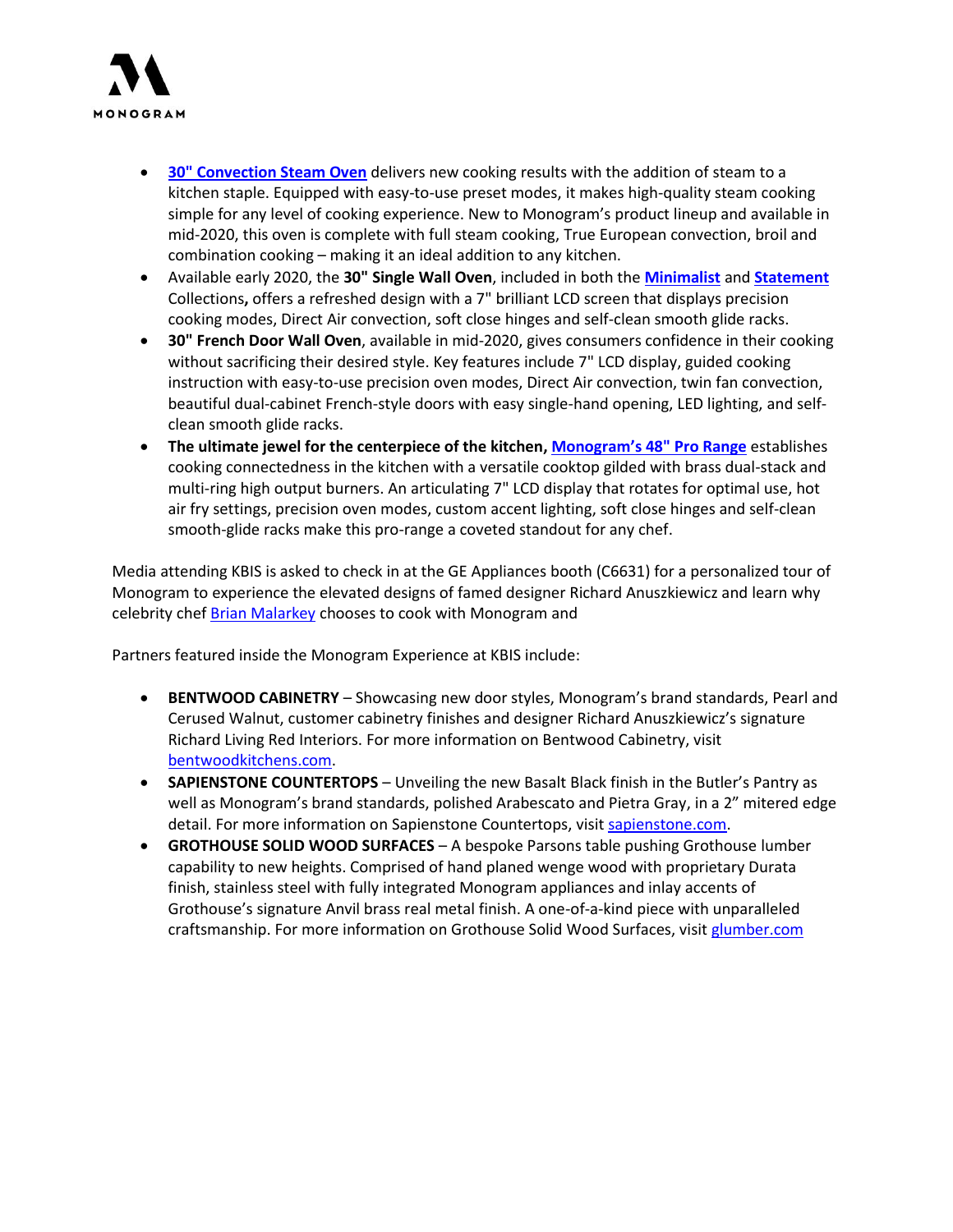

- **KALLISTA PLUMBING** The Statement kitchen displays the Bacifiore 30" polished hammered sink with Quincy Collection faucetry in exquisite unlacquered brass. For more information on Kallista Plumbing, visit [kallista.com.](https://www.kallista.com/)
- **ANN SACKS TILE** A statement hood designed by Richard Anuszkiewicz executing the Versailles antique mirror tile in a thought‐provoking manor, Python smoked antique mirror will shine in the Butler's Pantry and the French bistro with Erose Grey Chevron Mosaic at the hearth oven and fire box. For more information on Ann Sacks Tile, visi[t annsacks.com.](https://www.annsacks.com/)
- **GALLEY SINKS** The Minimalist kitchen displays fine kitchen furniture in the 6' galley dresser in polished eucalyptus wood with the unmatched function of the galley workstation sink. For more information on Gallery Sinks, visit [thegalley.com.](https://thegalley.com/)
- **KRAVET FABRICS** The idea of the greatest showman would not be complete without a theater. Kravet high performance velvet drapery wraps the entire Monogram booth to give a warm theater, showman quality and feel. For more information on Kravet Fabrics, visit [kravet.com.](https://www.kravet.com/)
- **PHILLIP JEFFRIES WALLCOVERING** The Minimalist kitchen features the Deco Leaf abstract metal collection specialty metallic silver leaf wallcovering. For more information on Phillip Jeffries Wallcovering, visit https://www.phillipjeffries.com/
- **LUKE LAMP CO. LIGHTING**  The ever‐artistic Luke Lamp Co. is back to the Monogram booth again for 2020 with a dual pair of handcrafted brand new Surrey Sconce. For more information on Luke Lamp Co. Lighting, visit [lukelampco.com.](http://www.lukelampco.com/)
- **TEXTURES WOOD FLOORING** This boutique Nashville Company is bringing real wood floors to the Monogram booth experience with a 7" plank Northern Appalachian Walnut, live sawn in a butternut custom color and a 7" plank Northern Appalachian White Oak flooring in a warm whiskey barrel color. For more information on Textures Wood Flooring, visit [texturesflooring.com.](https://texturesflooring.com/)
- **ARTERIORS LIGHTING / ACCESSORIES** Each distinct and special, the Aja Art Light, Anthony Shaded Sconce and Trapeze Sconce are featured in the booth, as well as a beautiful assortment of Arteriors decorative accessories and furnishings. For more information on Arteriors Lighting / Accessories, visit [arteriorshome.com.](https://www.arteriorshome.com/)
- **LE CREUSET** An assortment of luxury enameled cast iron cookware in White with brass knobs, and new colors Black Metallic and Meringue Ombre. For more information on Le Creuset, visit [lecreuset.com.](https://www.lecreuset.com/)
- **SCALAMANDRE FABRICS** Straight from inspiration on the fashion runways, the Leopardo ivory gold and black completes the Monogram Statement kitchen banquette. For more information on Scalamandre Fabrics, visit [scalamandre.com.](https://www.scalamandre.com/)

For more information about the Monogram brand and available products, visit monogram.com and follow @monogramappliances on Instagram, Pinterest or YouTube to experience the #MarkofLuxury.

## **About Monogram ®**

Monogram® takes pride in its quality and artistry, crafting appliances that are expertly engineered and purposefully designed with a minimalist elegance that reflects the feedback, personality and lifestyles of owners with distinctive tastes. With an uncompromising attention to every detail, every material and every industry-exclusive, award-winning feature, Monogram Appliances Elevate Everything™ in the kitchen. For more information on Monogram ranges, cooktops, microwaves, pizza ovens, refrigerators, freezers, ice makers, wine reserves, dishwashers and compactors, visit [www.monogram.com.](http://www.monogram.com/)